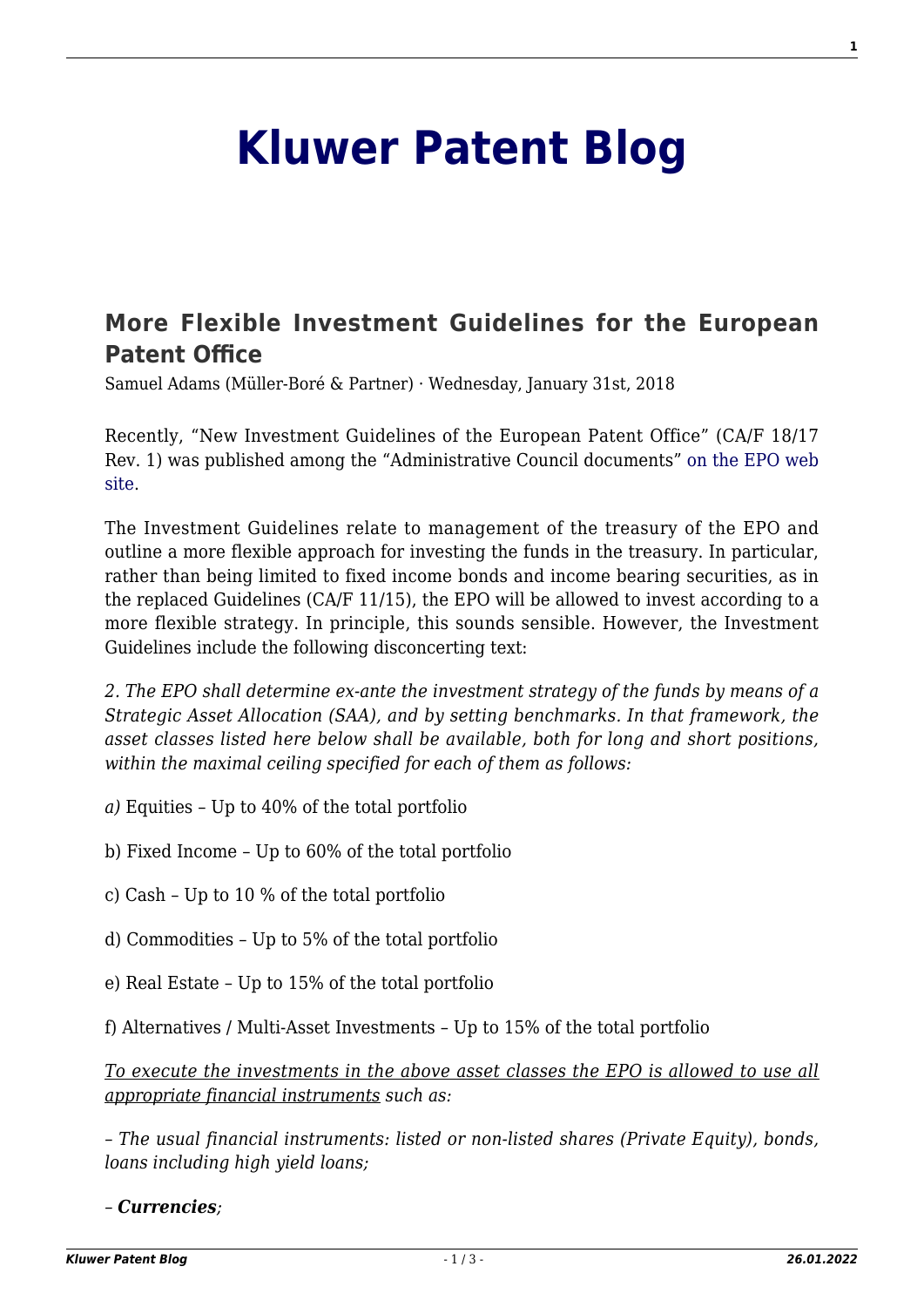*– Derivative instruments like options, forward, futures, swaps, debts, convertible bonds;*

*– Structured and custom finance products including securitized and collateralized debt instruments (i.e. Asset Backed Securities ABS, Mortgage Backed Securities MBS, Credit Default Swaps CDS) and other hybrid instruments combining elements of other asset classes or underlyings such as inflation;*

*– Collective Investments as UCITS Funds or Alternative Investment Funds AIF (hedge funds).*

(CA/F 18/17 Rev. 1, p. 13, emphasis added)

The text above is disconcerting because it could allow the EPO to go too far. While some limited equity investment seems advisable in view of painfully low interest rates that are likely to be part of our reality for the foreseeable future, the range of exotic "financial instruments" made available by this provision appears to be unnecessarily extensive. Less than two years ago, Warren Buffet warned that derivatives can "get so complicated that they're very hard to evaluate" and described them as "weapons of mass destruction" (see [http://www.telegraph.co.uk/business/2016/05/01/warren-buffett-issues-a-fresh-warnin](http://www.telegraph.co.uk/business/2016/05/01/warren-buffett-issues-a-fresh-warning-about-derivatives-timebomb/) [g-about-derivatives-timebomb/](http://www.telegraph.co.uk/business/2016/05/01/warren-buffett-issues-a-fresh-warning-about-derivatives-timebomb/)). In turn, collateralized debt instruments (often referred to as collateralized debt obligations) arguably helped lead to the 2007-2008 financial crisis (see e.g., <http://www.nytimes.com/2007/07/02/opinion/02krugman.html>, <https://www.amazon.com/Big-Short-Inside-Doomsday-Machine/dp/0393338827>). It is not clear that the regulations imposed after the financial crisis fixed all the problems with complex financial instruments, such as structured debt, particularly with regard to the accountability of the rating agencies in assessing the associated risk (see e.g., [http://knowledge.wharton.upenn.edu/article/cdos-are-back-will-they-lead-to-another-fi](http://knowledge.wharton.upenn.edu/article/cdos-are-back-will-they-lead-to-another-financial-crisis/) [nancial-crisis/\)](http://knowledge.wharton.upenn.edu/article/cdos-are-back-will-they-lead-to-another-financial-crisis/).

In the end, it is questionable whether so much investment freedom, along with the inevitably associated risk, is the appropriate response to low interest rates. It would seem that a gradual introduction of equity investment, possibly limited to selected index funds (e.g., Exchange-Traded Funds) and definitely tempered by reasonable restrictions, would be a safer approach. Further flexibility could be introduced later, if necessary.

*To make sure you do not miss out on regular updates from the Kluwer Patent Blog, please subscribe [here.](http://patentblog.kluweriplaw.com/newsletter)*